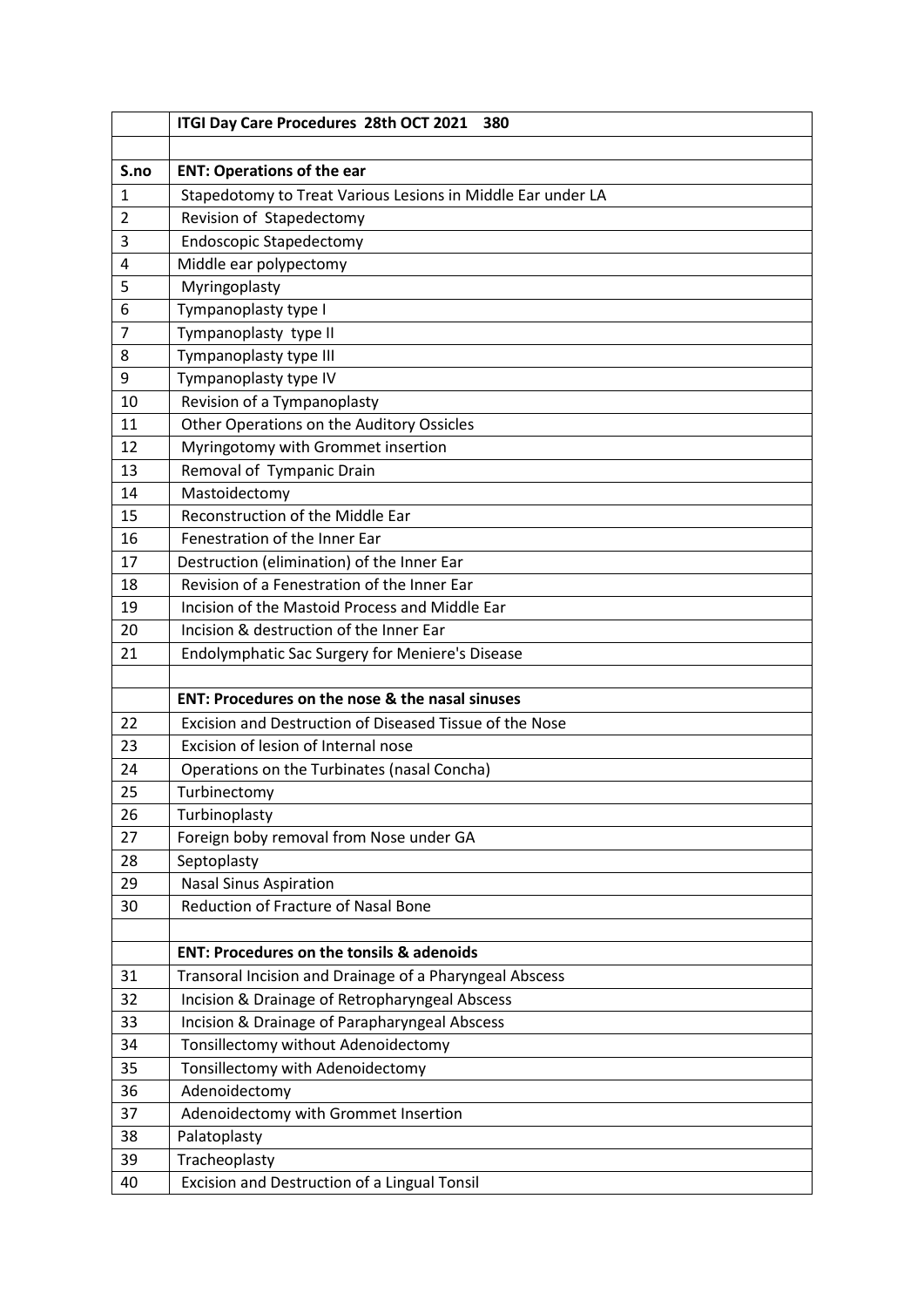| 41       | Quinsy drainage                                                 |
|----------|-----------------------------------------------------------------|
|          |                                                                 |
|          | <b>OPTHALMOLOGY: Procedures on the eyes</b>                     |
| 42       | <b>Biopsy of Tear Glands</b>                                    |
| 43       | <b>Incision of Tear Glands</b>                                  |
| 44       | Incision of Diseased Eyelids                                    |
| 45       | Excision and Destruction of Diseased Tissue of the Eyelid       |
| 46       | Operations on the Canthus and Epicanthus                        |
| 47       | Corrective Surgery for Entropion                                |
| 48       | Corrective Surgery for Ectropion                                |
| 49       | Corrective Surgery for Blepharoptosis                           |
| 50       | Removal of a Foreign Body from the Conjunctiva                  |
| 51       | Removal of a Foreign Body from the Cornea                       |
| 52       | Incision & other operations of the Cornea                       |
| 53       | Procedures for pterygium                                        |
| 54       | Removal of a Foreign Body from the Lens of the Eye              |
| 55       | Removal of a Foreign Body from the Posterior Chamber of the Eye |
| 56       | Removal of a Foreign Body from the Orbit and Eyeball            |
| 57       | <b>Surgery for Cataract</b>                                     |
| 58       | Chalazion removal                                               |
| 59       | Dacryocystorhinostomy                                           |
| 60       | Correction of eyelid tear                                       |
| 61       | Glaucoma Surgery                                                |
| 62       | <b>Surgery for Retinal Detachment</b>                           |
|          |                                                                 |
|          | <b>Oncology Related procedures</b>                              |
| 63       | Radiotherapy for Cancer                                         |
| 64       | Conditioning Radiotherapy for BMT                               |
| 65       | HBI- hemibody Radiotherapy                                      |
| 66       | <b>IGRT- Image Guided Radiotherapy</b>                          |
| 67       | SBRT- Stereotactic Body Radiotherapy                            |
| 68       | TBI- Total Body Radiotherapy                                    |
| 69       | <b>Adjuvant Radiotherapy</b>                                    |
| 70<br>71 | Neoadjuvant Radiotherapy                                        |
| 72       | Palliative Radiotherapy                                         |
| 73       | Radical Radiotherapy<br>Intraluminal Brachytherapy              |
| 74       | <b>External Mould Brachytherapy</b>                             |
| 75       | Interstitial Brachytherapy                                      |
| 76       | Intracavity Brachytherapy                                       |
| 77       | Implant Brachytherapy                                           |
| 78       | Intravesical Brachytherapy                                      |
| 79       | Afterloading Catheter Brachytherapy                             |
| 80       | LDR Brachytherapy                                               |
| 81       | Template Brachytherapy                                          |
| 82       | <b>HDR Brachytherapy</b>                                        |
| 83       | Cancer Chemotherapy                                             |
|          |                                                                 |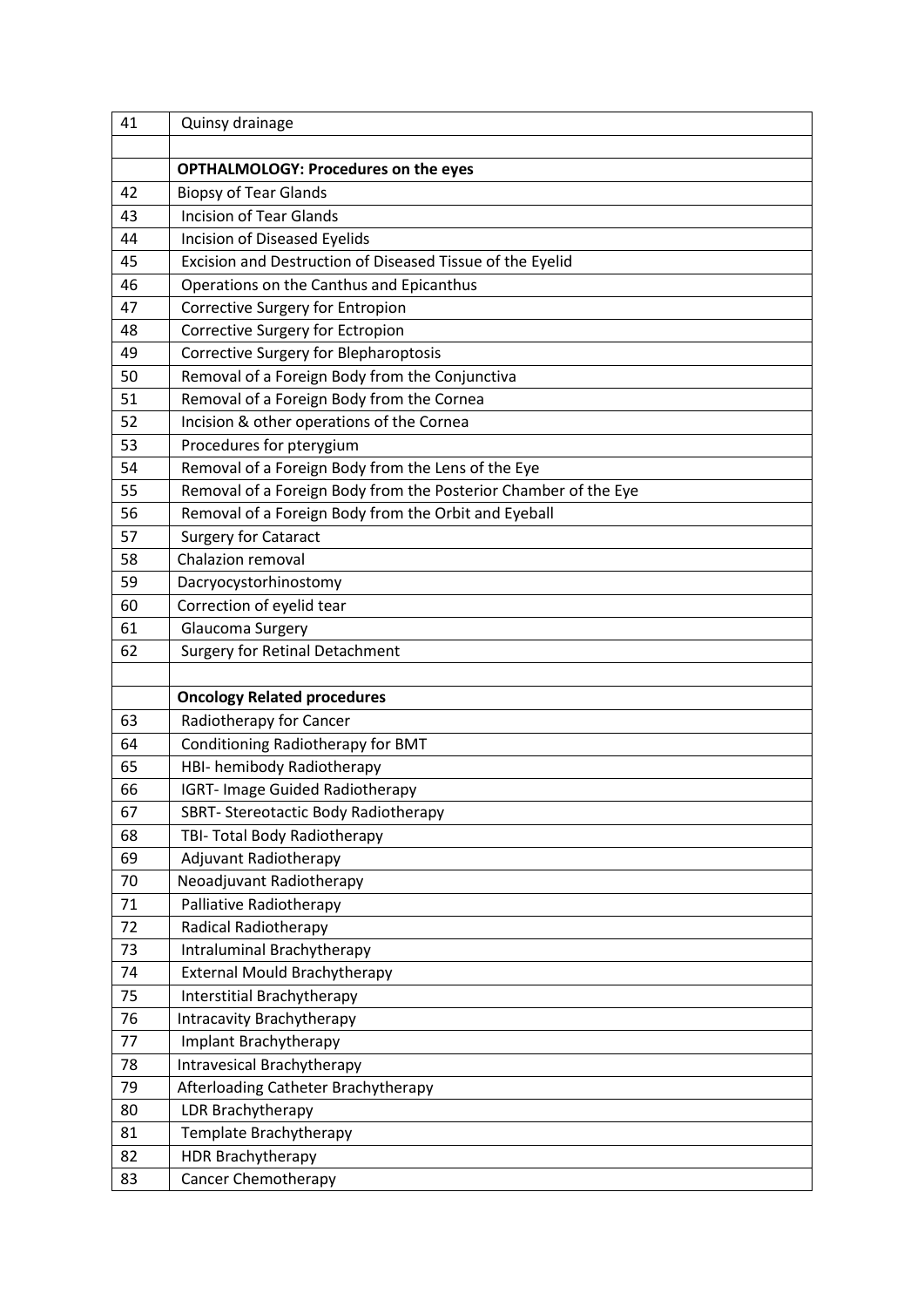| 84  | IV Push Chemotherapy                          |
|-----|-----------------------------------------------|
| 85  | Continuous Infusional Chemotherapy            |
| 86  | Infusional Chemotherapy                       |
| 87  | <b>Radical Chemotherapy</b>                   |
| 88  | Palliative Chemotherapy                       |
| 89  | Neoadjuvant Chemotherapy                      |
| 90  | <b>Adjuvant Chemotherapy</b>                  |
| 91  | <b>Induction Chemotherapy</b>                 |
| 92  | <b>Consolidation Chemotherapy</b>             |
| 93  | Maintenance Chemotherapy                      |
| 94  | <b>Rotational Arc Therapy</b>                 |
| 95  | <b>FSRT-Fractionated SRT</b>                  |
| 96  | <b>VMAT-Volumetric Modulated Arc Therapy</b>  |
| 97  | Extracorporeal Irradiation of blood products  |
| 98  | <b>Helical Tomo therapy</b>                   |
| 99  | <b>SRS- Stereotactic Radiosurgery</b>         |
| 100 | X-knife SRS                                   |
| 101 | Gamma knife SRS                               |
| 102 | <b>Electron Therapy</b>                       |
| 103 | Tele cobalt Therapy                           |
| 104 | <b>Tele Caesium Therapy</b>                   |
| 105 | <b>Tele Gamma Therapy</b>                     |
|     |                                               |
|     | <b>Procedures of Heart and Blood vessels</b>  |
| 106 | Coronary Angiography                          |
| 107 | Insertion of filter in inferior vena cava     |
| 108 | Tips Procedure for Portal Hypertension        |
| 109 | Blood transfusion for recipient               |
| 110 | Therapeutic Phlebotomy                        |
| 111 | Pericardiocentesis                            |
| 112 | Insertion of gel foam in artery or vein       |
| 113 | Carotid angioplasty                           |
| 114 | Renal angioplasty                             |
| 115 | Varicose vein stripping or ligation           |
|     |                                               |
|     | <b>Procedures of Respiratory System</b>       |
| 116 | Bronchoscopic treatment of bleeding lesion    |
| 117 | Bronchoscopic treatment of fistula / stenting |
| 118 | Operations for drainage of pleural cavity     |
| 119 | <b>Therapeutic Pleural Tapping</b>            |
|     |                                               |
|     | <b>Procedures on the breast</b>               |
| 120 | Procedures on the nipple                      |
| 121 | <b>Excision of Single Breast Lump</b>         |
| 122 | Fibroadenoma Breast- Excision                 |
| 123 | Breast Abscess I& D                           |
|     |                                               |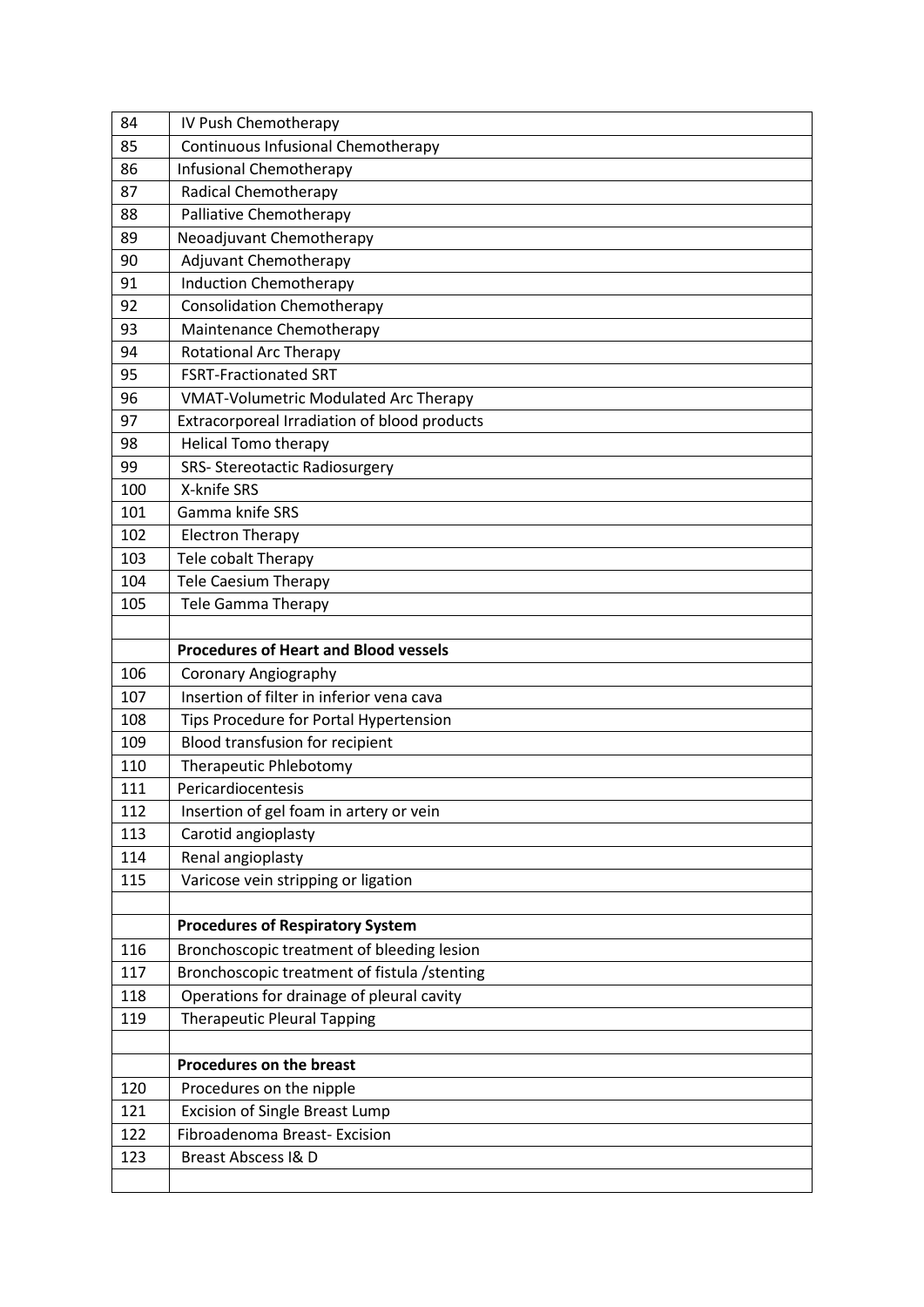| Incision and Excision of Tissue in the Perianal Region<br>124<br>Other Operations on the Anus<br>125<br>Perianal Abscess I&d<br>126<br>127<br><b>Perianal Hematoma Evacuation</b><br>128<br><b>Surgical Treatment of Anal Fistulae</b><br>EUA + Biopsy Multiple Fistulae in Ano<br>129<br><b>Surgical Treatment of Hemorrhoids</b><br>130<br>Division of the Anal Sphincter (sphincterotomy)<br>131<br><b>Ultrasound Guided Aspirations</b><br>132<br>Sclerotherapy for Esophageal varices<br>133<br>134<br><b>Therapeutic Ascitic Tapping</b><br><b>Piles Banding</b><br>135<br>136<br>Dilatation of digestive tract strictures<br>Esophagoscopy<br>137<br><b>EUS + Submucosal Resection</b><br>138<br>139<br><b>EUS + Aspiration Pancreatic Cyst</b><br>Small Bowel Endoscopy (therapeutic)<br>140<br>Colonoscopy, Biopsy of the Lesion<br>141<br><b>Esophageal Stent Placement</b><br>142<br>Sigmoidoscopy with Stent<br>143<br>EUS + Coeliac Node Biopsy<br>144<br><b>ERCP and Choledochoscopy</b><br>145<br><b>ERCP + Placement of Biliary Stents</b><br>146<br>147<br>Fissure in Ano Sphincterotomy<br><b>Revision Colostomy</b><br>148<br><b>Prolapsed Colostomy- Correction</b><br>149<br>Laparoscopic Pyloromyotomy (Ramstedt)<br>150<br><b>Exploration of Common Bile Duct</b><br>151<br>152<br>Gastrostomy<br>153<br>Duodenostomy<br>154<br>Choledocho-jejunostomy<br>155<br>Duodenoscopy with polypectomy |
|-----------------------------------------------------------------------------------------------------------------------------------------------------------------------------------------------------------------------------------------------------------------------------------------------------------------------------------------------------------------------------------------------------------------------------------------------------------------------------------------------------------------------------------------------------------------------------------------------------------------------------------------------------------------------------------------------------------------------------------------------------------------------------------------------------------------------------------------------------------------------------------------------------------------------------------------------------------------------------------------------------------------------------------------------------------------------------------------------------------------------------------------------------------------------------------------------------------------------------------------------------------------------------------------------------------------------------------------------------------------------------------------------------------------------|
|                                                                                                                                                                                                                                                                                                                                                                                                                                                                                                                                                                                                                                                                                                                                                                                                                                                                                                                                                                                                                                                                                                                                                                                                                                                                                                                                                                                                                       |
|                                                                                                                                                                                                                                                                                                                                                                                                                                                                                                                                                                                                                                                                                                                                                                                                                                                                                                                                                                                                                                                                                                                                                                                                                                                                                                                                                                                                                       |
|                                                                                                                                                                                                                                                                                                                                                                                                                                                                                                                                                                                                                                                                                                                                                                                                                                                                                                                                                                                                                                                                                                                                                                                                                                                                                                                                                                                                                       |
|                                                                                                                                                                                                                                                                                                                                                                                                                                                                                                                                                                                                                                                                                                                                                                                                                                                                                                                                                                                                                                                                                                                                                                                                                                                                                                                                                                                                                       |
|                                                                                                                                                                                                                                                                                                                                                                                                                                                                                                                                                                                                                                                                                                                                                                                                                                                                                                                                                                                                                                                                                                                                                                                                                                                                                                                                                                                                                       |
|                                                                                                                                                                                                                                                                                                                                                                                                                                                                                                                                                                                                                                                                                                                                                                                                                                                                                                                                                                                                                                                                                                                                                                                                                                                                                                                                                                                                                       |
|                                                                                                                                                                                                                                                                                                                                                                                                                                                                                                                                                                                                                                                                                                                                                                                                                                                                                                                                                                                                                                                                                                                                                                                                                                                                                                                                                                                                                       |
|                                                                                                                                                                                                                                                                                                                                                                                                                                                                                                                                                                                                                                                                                                                                                                                                                                                                                                                                                                                                                                                                                                                                                                                                                                                                                                                                                                                                                       |
|                                                                                                                                                                                                                                                                                                                                                                                                                                                                                                                                                                                                                                                                                                                                                                                                                                                                                                                                                                                                                                                                                                                                                                                                                                                                                                                                                                                                                       |
|                                                                                                                                                                                                                                                                                                                                                                                                                                                                                                                                                                                                                                                                                                                                                                                                                                                                                                                                                                                                                                                                                                                                                                                                                                                                                                                                                                                                                       |
|                                                                                                                                                                                                                                                                                                                                                                                                                                                                                                                                                                                                                                                                                                                                                                                                                                                                                                                                                                                                                                                                                                                                                                                                                                                                                                                                                                                                                       |
|                                                                                                                                                                                                                                                                                                                                                                                                                                                                                                                                                                                                                                                                                                                                                                                                                                                                                                                                                                                                                                                                                                                                                                                                                                                                                                                                                                                                                       |
|                                                                                                                                                                                                                                                                                                                                                                                                                                                                                                                                                                                                                                                                                                                                                                                                                                                                                                                                                                                                                                                                                                                                                                                                                                                                                                                                                                                                                       |
|                                                                                                                                                                                                                                                                                                                                                                                                                                                                                                                                                                                                                                                                                                                                                                                                                                                                                                                                                                                                                                                                                                                                                                                                                                                                                                                                                                                                                       |
|                                                                                                                                                                                                                                                                                                                                                                                                                                                                                                                                                                                                                                                                                                                                                                                                                                                                                                                                                                                                                                                                                                                                                                                                                                                                                                                                                                                                                       |
|                                                                                                                                                                                                                                                                                                                                                                                                                                                                                                                                                                                                                                                                                                                                                                                                                                                                                                                                                                                                                                                                                                                                                                                                                                                                                                                                                                                                                       |
|                                                                                                                                                                                                                                                                                                                                                                                                                                                                                                                                                                                                                                                                                                                                                                                                                                                                                                                                                                                                                                                                                                                                                                                                                                                                                                                                                                                                                       |
|                                                                                                                                                                                                                                                                                                                                                                                                                                                                                                                                                                                                                                                                                                                                                                                                                                                                                                                                                                                                                                                                                                                                                                                                                                                                                                                                                                                                                       |
|                                                                                                                                                                                                                                                                                                                                                                                                                                                                                                                                                                                                                                                                                                                                                                                                                                                                                                                                                                                                                                                                                                                                                                                                                                                                                                                                                                                                                       |
|                                                                                                                                                                                                                                                                                                                                                                                                                                                                                                                                                                                                                                                                                                                                                                                                                                                                                                                                                                                                                                                                                                                                                                                                                                                                                                                                                                                                                       |
|                                                                                                                                                                                                                                                                                                                                                                                                                                                                                                                                                                                                                                                                                                                                                                                                                                                                                                                                                                                                                                                                                                                                                                                                                                                                                                                                                                                                                       |
|                                                                                                                                                                                                                                                                                                                                                                                                                                                                                                                                                                                                                                                                                                                                                                                                                                                                                                                                                                                                                                                                                                                                                                                                                                                                                                                                                                                                                       |
|                                                                                                                                                                                                                                                                                                                                                                                                                                                                                                                                                                                                                                                                                                                                                                                                                                                                                                                                                                                                                                                                                                                                                                                                                                                                                                                                                                                                                       |
|                                                                                                                                                                                                                                                                                                                                                                                                                                                                                                                                                                                                                                                                                                                                                                                                                                                                                                                                                                                                                                                                                                                                                                                                                                                                                                                                                                                                                       |
|                                                                                                                                                                                                                                                                                                                                                                                                                                                                                                                                                                                                                                                                                                                                                                                                                                                                                                                                                                                                                                                                                                                                                                                                                                                                                                                                                                                                                       |
|                                                                                                                                                                                                                                                                                                                                                                                                                                                                                                                                                                                                                                                                                                                                                                                                                                                                                                                                                                                                                                                                                                                                                                                                                                                                                                                                                                                                                       |
|                                                                                                                                                                                                                                                                                                                                                                                                                                                                                                                                                                                                                                                                                                                                                                                                                                                                                                                                                                                                                                                                                                                                                                                                                                                                                                                                                                                                                       |
|                                                                                                                                                                                                                                                                                                                                                                                                                                                                                                                                                                                                                                                                                                                                                                                                                                                                                                                                                                                                                                                                                                                                                                                                                                                                                                                                                                                                                       |
|                                                                                                                                                                                                                                                                                                                                                                                                                                                                                                                                                                                                                                                                                                                                                                                                                                                                                                                                                                                                                                                                                                                                                                                                                                                                                                                                                                                                                       |
|                                                                                                                                                                                                                                                                                                                                                                                                                                                                                                                                                                                                                                                                                                                                                                                                                                                                                                                                                                                                                                                                                                                                                                                                                                                                                                                                                                                                                       |
|                                                                                                                                                                                                                                                                                                                                                                                                                                                                                                                                                                                                                                                                                                                                                                                                                                                                                                                                                                                                                                                                                                                                                                                                                                                                                                                                                                                                                       |
|                                                                                                                                                                                                                                                                                                                                                                                                                                                                                                                                                                                                                                                                                                                                                                                                                                                                                                                                                                                                                                                                                                                                                                                                                                                                                                                                                                                                                       |
| Polypectomy Colon<br>156<br>157<br><b>Construction of Gastrostomy Tube</b>                                                                                                                                                                                                                                                                                                                                                                                                                                                                                                                                                                                                                                                                                                                                                                                                                                                                                                                                                                                                                                                                                                                                                                                                                                                                                                                                            |
| 158<br>Endoscopic decompression of colon                                                                                                                                                                                                                                                                                                                                                                                                                                                                                                                                                                                                                                                                                                                                                                                                                                                                                                                                                                                                                                                                                                                                                                                                                                                                                                                                                                              |
| 159<br><b>ERCP and Papillotomy</b>                                                                                                                                                                                                                                                                                                                                                                                                                                                                                                                                                                                                                                                                                                                                                                                                                                                                                                                                                                                                                                                                                                                                                                                                                                                                                                                                                                                    |
| <b>ERCP</b><br>160                                                                                                                                                                                                                                                                                                                                                                                                                                                                                                                                                                                                                                                                                                                                                                                                                                                                                                                                                                                                                                                                                                                                                                                                                                                                                                                                                                                                    |
| 161<br><b>ERCP and Sphincterotomy</b>                                                                                                                                                                                                                                                                                                                                                                                                                                                                                                                                                                                                                                                                                                                                                                                                                                                                                                                                                                                                                                                                                                                                                                                                                                                                                                                                                                                 |
| 162<br><b>ERCP - Pancreatic Duct Stone Removal</b>                                                                                                                                                                                                                                                                                                                                                                                                                                                                                                                                                                                                                                                                                                                                                                                                                                                                                                                                                                                                                                                                                                                                                                                                                                                                                                                                                                    |
| 163<br><b>ERCP - Bile Duct Stone Removal</b>                                                                                                                                                                                                                                                                                                                                                                                                                                                                                                                                                                                                                                                                                                                                                                                                                                                                                                                                                                                                                                                                                                                                                                                                                                                                                                                                                                          |
| 164<br>Nissen fundoplication for Hiatus Hernia / Gastro esophageal reflux Disease                                                                                                                                                                                                                                                                                                                                                                                                                                                                                                                                                                                                                                                                                                                                                                                                                                                                                                                                                                                                                                                                                                                                                                                                                                                                                                                                     |
| Percutaneous Endoscopic Gastrostomy<br>165                                                                                                                                                                                                                                                                                                                                                                                                                                                                                                                                                                                                                                                                                                                                                                                                                                                                                                                                                                                                                                                                                                                                                                                                                                                                                                                                                                            |
| 166<br>Therapeutic Laparoscopy with Laser                                                                                                                                                                                                                                                                                                                                                                                                                                                                                                                                                                                                                                                                                                                                                                                                                                                                                                                                                                                                                                                                                                                                                                                                                                                                                                                                                                             |
| Pancreatic Pseudocyst EUS & Drainage<br>167                                                                                                                                                                                                                                                                                                                                                                                                                                                                                                                                                                                                                                                                                                                                                                                                                                                                                                                                                                                                                                                                                                                                                                                                                                                                                                                                                                           |
| 168<br><b>EUS and Pancreatic Pseudo Cyst Drainage</b>                                                                                                                                                                                                                                                                                                                                                                                                                                                                                                                                                                                                                                                                                                                                                                                                                                                                                                                                                                                                                                                                                                                                                                                                                                                                                                                                                                 |
| 169<br>Parastomal Hernia repair                                                                                                                                                                                                                                                                                                                                                                                                                                                                                                                                                                                                                                                                                                                                                                                                                                                                                                                                                                                                                                                                                                                                                                                                                                                                                                                                                                                       |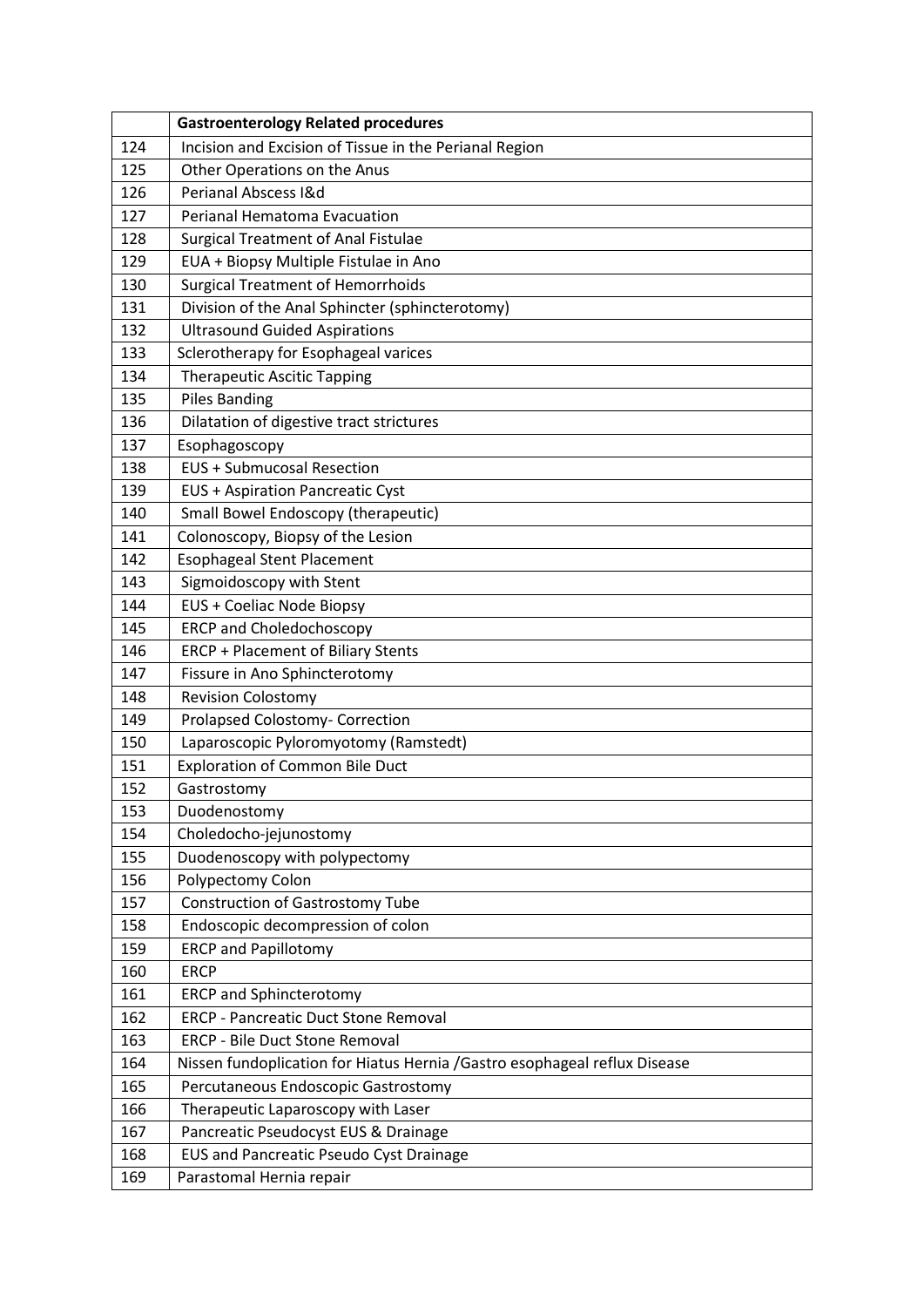| 171<br>Ileostomy closure                                                                        |  |
|-------------------------------------------------------------------------------------------------|--|
| Colostomy closure<br>172                                                                        |  |
| Esophagoscopy and sclerosant injection<br>173                                                   |  |
| Hernia Repair (Herniotomy / herniorrhaphy / hernioplasty)<br>174                                |  |
| Liver Abscess- Catheter Drainage<br>175                                                         |  |
| 176<br>Tru Cut Liver Biopsy                                                                     |  |
| Rigid Esophagoscopy for FB Removal<br>177                                                       |  |
|                                                                                                 |  |
|                                                                                                 |  |
| Procedures on the Female Genitourinary Tract                                                    |  |
| Incision of the Ovary<br>178                                                                    |  |
| Repair of Vagina (for Vaginal atresia)<br>179                                                   |  |
| Insufflations of the Fallopian Tubes<br>180                                                     |  |
| <b>Dilatation of the Cervical Canal</b><br>181                                                  |  |
| 182<br><b>Conisation of the Uterine Cervix</b>                                                  |  |
| 183<br>Incision of the Uterus (hysterotomy)                                                     |  |
| 184<br>Therapeutic curettage                                                                    |  |
| Culdotomy<br>185                                                                                |  |
| Local Excision and Destruction of Diseased Tissue of the Vagina and the Pouch of Douglas<br>186 |  |
| 187<br>Vaginal Wall Cyst Excision                                                               |  |
| Operations on Bartholin's Glands (cyst)<br>188                                                  |  |
| <b>Endoscopic Polypectomy</b><br>189                                                            |  |
| Polypectomy Endometrium<br>190                                                                  |  |
| Uterine artery embolization<br>191                                                              |  |
| 192<br>Polypectomy Cervix                                                                       |  |
| Hysteroscopic Removal of Myoma<br>193                                                           |  |
| Hysteroscopic Resection of Endometrial Polyp<br>194                                             |  |
| 195<br>Laparoscopic Myomectomy                                                                  |  |
| Hysteroscopic adhesiolysis<br>196                                                               |  |
| Laparoscopic Oophorectomy<br>197                                                                |  |
| 198<br>Rectal-myomectomy                                                                        |  |
| 199<br>Hymenectomy                                                                              |  |
| Operation on Bartholin's glands<br>200<br>201<br>Cryocauterisation of cervix                    |  |
| Hysteroscopic resection of Septum<br>202                                                        |  |
| 203<br>Salpingo-oophorectomy via Laparoscopy                                                    |  |
| 204<br>Laparoscopic Cystectomy (Ovary)                                                          |  |
|                                                                                                 |  |
| Procedures on the mouth & face                                                                  |  |
| 205<br>External incision and drainage in the region of the mouth, jaw and face                  |  |
| Incision of the Hard and Soft Palate<br>206                                                     |  |
| Excision and Destruction of Diseased Hard and Soft Palate<br>207                                |  |
| 208<br>Incision, Excision and Destruction in the Mouth                                          |  |
| 209<br>Plastic surgery to the floor of the mouth                                                |  |
| 210<br>Palatoplasty                                                                             |  |
| External Incision and Drainage in the Region of the Jaw<br>211                                  |  |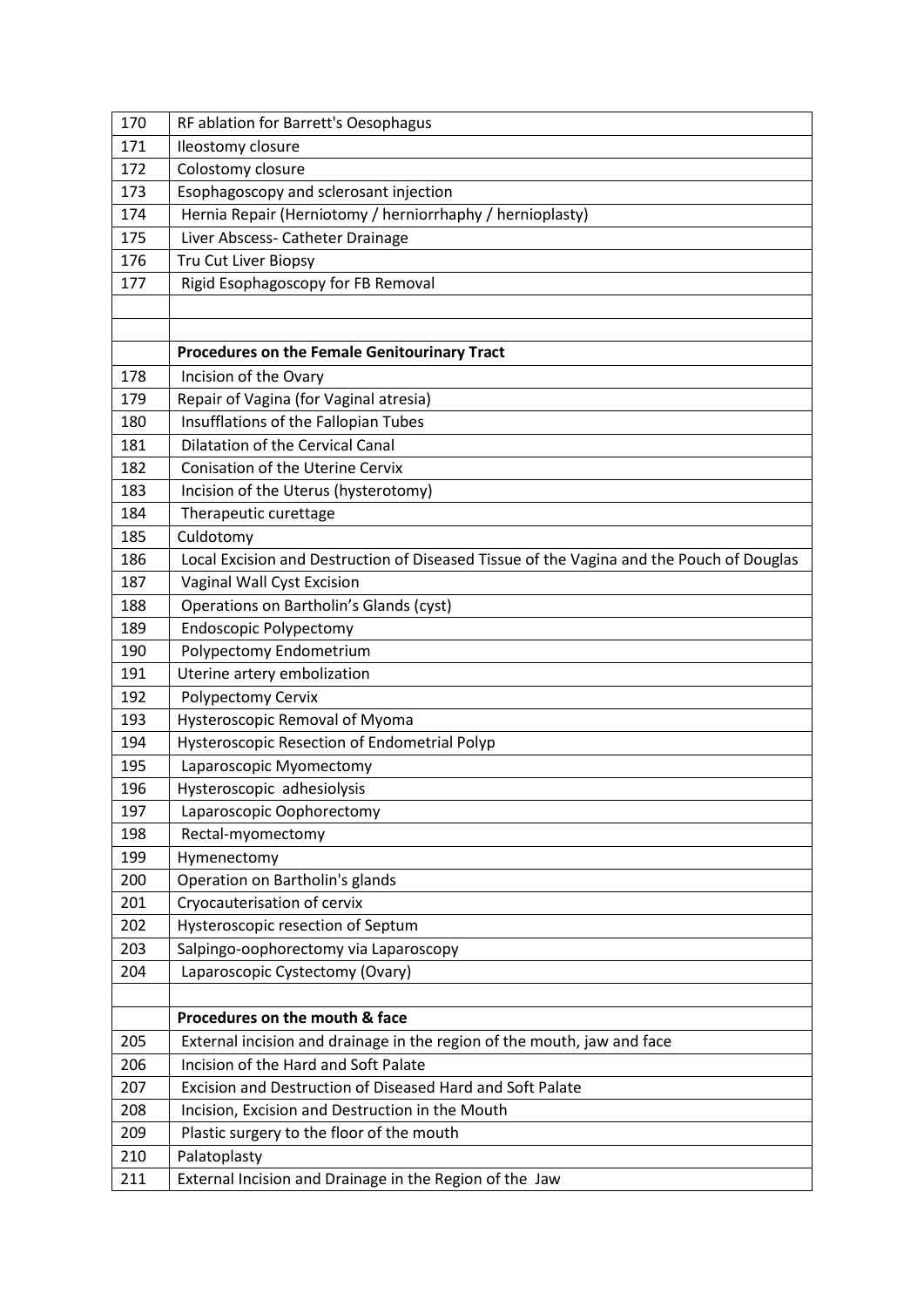| 212 | External Incision and Drainage in the Region of the Face                             |
|-----|--------------------------------------------------------------------------------------|
|     |                                                                                      |
|     | Procedures on the penis                                                              |
| 213 | Procedures on the foreskin                                                           |
| 214 | Local Excision and Destruction of Diseased Tissue of the Penis                       |
| 215 | Amputation of the Penis                                                              |
| 216 | Meatotomy for meatal stenosis                                                        |
| 217 | <b>Surgery for Fracture Penis</b>                                                    |
|     |                                                                                      |
|     | Procedures on the prostate & seminal vesicles                                        |
| 218 | Incision of the Prostate                                                             |
| 219 | Transurethral Excision and Destruction of Prostate Tissue                            |
| 220 | <b>Transurethral and Percutaneous Destruction of Prostate Tissue</b>                 |
| 221 | Open Surgical Excision and Destruction of Prostate Tissue                            |
| 222 | Operations on seminal vesicles                                                       |
| 223 | Other Excision and Destruction of Prostate Tissue                                    |
| 224 | Incision and Excision of Periprostatic Tissue                                        |
|     |                                                                                      |
|     | Procedures on the salivary glands & salivary ducts                                   |
| 225 | Incision and Lancing of Salivary Gland and Salivary Duct                             |
| 226 | Submandibular Salivary Duct Stone Removal                                            |
| 227 | Excision of Diseased Tissue of a Salivary Gland and a Salivary Duct                  |
| 228 | Resection of a Salivary Gland                                                        |
| 229 | Excision of Ranula under GA                                                          |
| 230 | Open extraction of calculus from Parotid duct                                        |
| 231 | Reconstruction of Salivary Gland and Salivary Duct                                   |
|     |                                                                                      |
|     | Procedures on the scrotum & tunica vaginalis testis                                  |
| 232 | Incision of the Scrotum and Tunica Vaginalis Testis                                  |
| 233 | Operation on a Testicular Hydrocele                                                  |
| 234 | <b>Excision and Destruction of Diseased Scrotal Tissue</b>                           |
| 235 | Jaboulay's procedure                                                                 |
| 236 | <b>Surgery Filarial Scrotum</b>                                                      |
| 237 | Plastic reconstruction of the scrotum and tunica vaginalis testis                    |
|     |                                                                                      |
|     | Procedures on the skin & subcutaneous tissue                                         |
| 238 | Excision of a Pilonidal Sinus / Abscess                                              |
| 239 | Other Incisions of the Skin and Subcutaneous Tissue                                  |
| 240 | <b>Wound Debridement and Cover</b>                                                   |
| 241 | Surgical Wound Toilet (wound Debridement) and Removal of Diseased Tissue of the Skin |
|     | and Subcutaneous Tissues                                                             |
| 242 | Local Excision of Diseased Tissue of the Skin and Subcutaneous Tissue                |
| 243 | Other Excisions of the Skin and Subcutaneous Tissue                                  |
| 244 | Destruction of Diseased Tissue in the Skin and Subcutaneous Tissue                   |
| 245 | Simple Restoration of Surface Continuity of the Skin and Subcutaneous Tissue         |
| 246 | Free Skin Transplantation, Donor Site                                                |
| 247 | Free Skin Transplantation, Recipient Site                                            |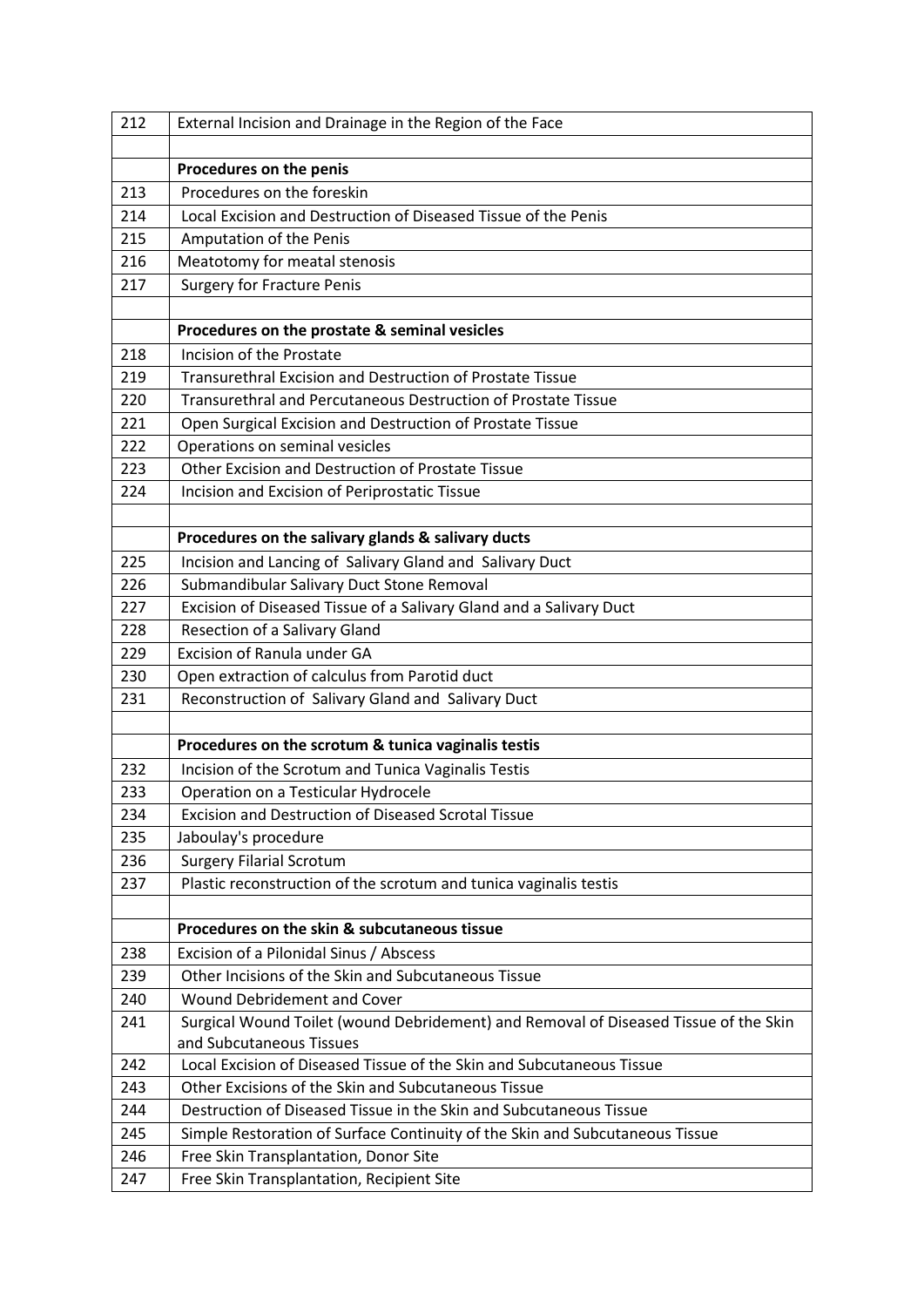| 248        | <b>Revision Of Skin Plasty</b>                                           |
|------------|--------------------------------------------------------------------------|
| 249        | Other Restoration and Reconstruction of the Skin and Subcutaneous Tissue |
| 250        | Chemosurgery to the Skin                                                 |
| 251        | <b>Excision of Granuloma</b>                                             |
| 252        | <b>Infected Keloid Excision</b>                                          |
| 253        | Abscess-decompression                                                    |
| 254        | <b>Incision and Drainage of Abscess</b>                                  |
|            |                                                                          |
|            | Procedures on the spermatic cord, epididymis and Ductus Deferens         |
| 255        | Surgical Treatment of a Varicocele and a Hydrocele of the Spermatic Cord |
| 256        | Excision in the Area of the Epididymis                                   |
| 257        | Epididymectomy                                                           |
| 258        | Reconstruction of the spermatic cord                                     |
| 259        | Reconstruction of the ductus deferens and epididymis                     |
|            |                                                                          |
|            | <b>Procedures on the testes</b>                                          |
| 260        | Incision of the Testes                                                   |
| 261        | Excision and Destruction of Diseased Tissue of the Testes                |
| 262        | <b>High Orchidectomy for Testis Tumours</b>                              |
| 263        | <b>Unilateral Orchidectomy</b>                                           |
| 264        | <b>Bilateral Orchidectomy</b>                                            |
| 265        | Orchidopexy                                                              |
| 266        | Abdominal Exploration in Cryptorchidism                                  |
| 267        | Surgical Repositioning of an Abdominal Testis                            |
| 268        | <b>Reconstruction of the Testis</b>                                      |
| 269        | Implantation, Exchange and Removal of a Testicular Prosthesis            |
| 270        | <b>Testicular Biopsy</b>                                                 |
|            |                                                                          |
|            | Procedures on the tongue                                                 |
| 271        | Incision, Excision and Destruction of Diseased Tissue of the Tongue      |
| 272        | <b>Partial Glossectomy</b>                                               |
| 273        | Glossectomy                                                              |
| 274        | Reconstruction of the Tongue                                             |
|            |                                                                          |
|            | Procedures on the urinary system                                         |
| 275        |                                                                          |
|            | <b>Cystoscopical Removal of Stones</b>                                   |
| 276        | Ureteroscopy with laser lithotripsy                                      |
| 277        | Lithotripsy for Renal Calculus removal                                   |
| 278        | <b>URSL with Stenting</b>                                                |
| 279        | URSL with Lithotripsy                                                    |
| 280        | <b>ESWL</b>                                                              |
| 281        | Haemodialysis                                                            |
| 282        | Percutaneous Nephrostomy                                                 |
| 283        | PCNL (Percutanous Nephro Lithotomy)                                      |
| 284        | Tran urethral resection of bladder tumor                                 |
| 285<br>286 | Cystoscopy & Biopsy<br>Cystoscopy & Polyp removal                        |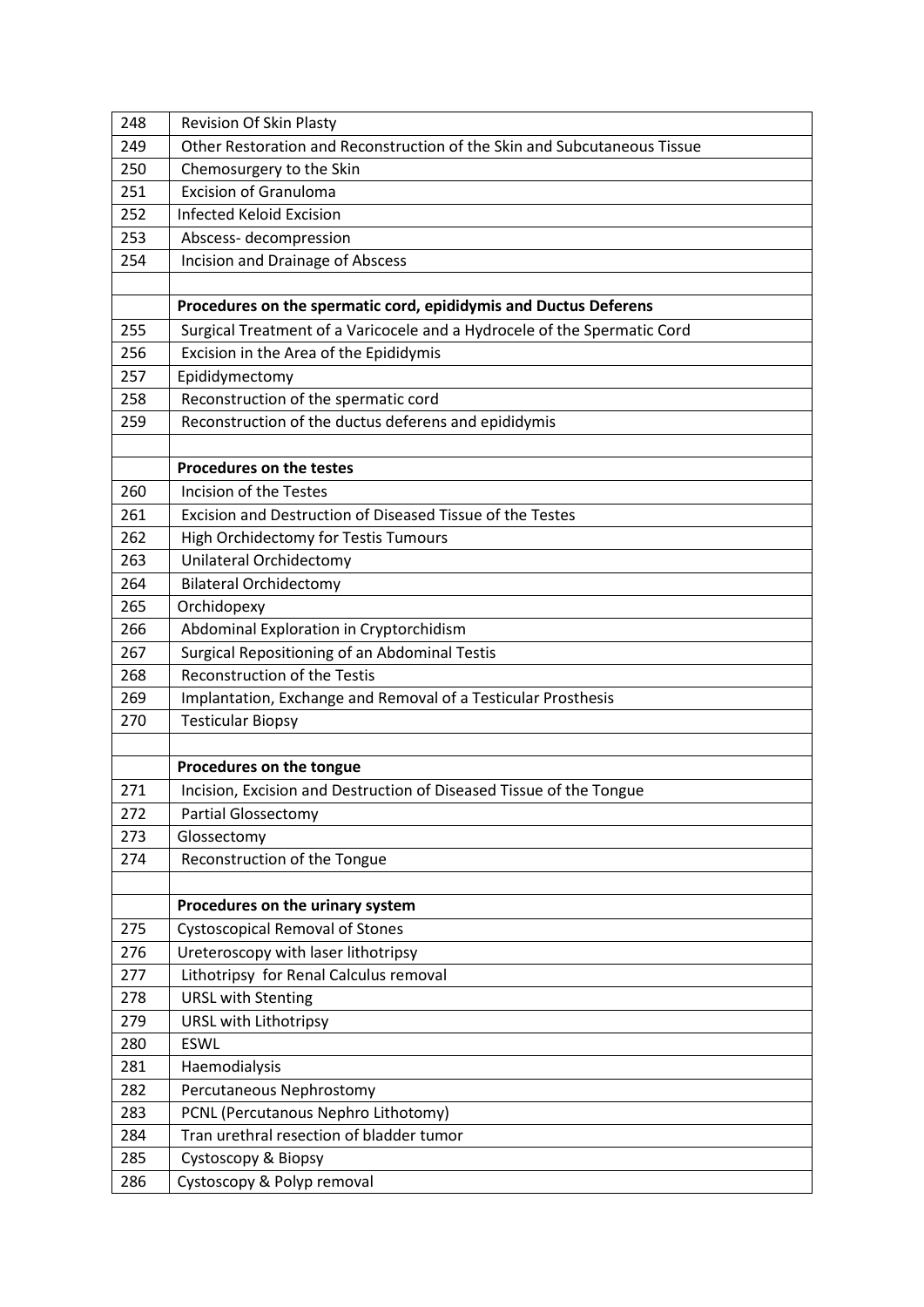| 287 | Suprapubic cystostomy                                                        |
|-----|------------------------------------------------------------------------------|
| 288 | Kidney Renoscopy and Biopsy                                                  |
| 289 | <b>Ureter Endoscopy and Biopsy</b>                                           |
| 290 | AV Fistula - Wrist                                                           |
| 291 | Nephrolithotomy for Renal Calculus                                           |
|     |                                                                              |
|     | <b>Trauma surgery and Orthopaedics</b>                                       |
| 292 | Incision on Bone, Septic and Aseptic                                         |
| 293 | Epiphyseolysis with Osteosynthesis                                           |
| 294 | Suture and Other Operations on Tendons and Tendon Sheath                     |
| 295 | <b>Tendon Shortening</b>                                                     |
| 296 | Repair of Knee Cap Tendon                                                    |
| 297 | Repair / Graft of Foot Tendon                                                |
| 298 | Repair/graft Achilles Tendon                                                 |
| 299 | Removal of Elbow bursa                                                       |
| 300 | Removal of Knee cap bursa                                                    |
| 301 | <b>Tendon Lengthening</b>                                                    |
| 302 | Lengthening of Hand Tendon                                                   |
| 303 | <b>Tendon Transfer Procedure</b>                                             |
| 304 | Repair of Ruptured Tendon                                                    |
| 305 | Lengthening of Thigh Tendons                                                 |
| 306 | <b>Reduction of Dislocation Under GA</b>                                     |
| 307 | <b>Treatment of Shoulder Dislocation</b>                                     |
| 308 | Aspiration of hematoma                                                       |
| 309 | Excision of dupuytren's contracture                                          |
| 310 | <b>Carpal Tunnel Release</b>                                                 |
| 311 | Haemarthrosis Knee-Lavage                                                    |
| 312 | Removal of Fracture Pins/nails                                               |
| 313 | Tumorembolisation                                                            |
| 314 | Implant Removal- Minor                                                       |
| 315 | <b>Removal of Metal Wire</b>                                                 |
| 316 | K Wire Removal                                                               |
| 317 | Joint Aspiration - Diagnostic / therapeutic                                  |
| 318 | Abscess Knee Joint Drainage                                                  |
| 319 | Arthroscopic Knee Aspiration                                                 |
| 320 | Arthroscopic Repair of ACL Tear Knee                                         |
| 321 | Arthroscopic Repair of PCL Tear Knee                                         |
| 322 | <b>Surgery for Ligament Tear</b>                                             |
| 323 | <b>Surgery for Meniscus Tear</b>                                             |
| 324 | Surgery for Hemoarthrosis/pyoarthrosis                                       |
| 325 | Closed Reduction on Fracture, Luxation or Epiphyseolysis with Osteosynthesis |
| 326 | Closed Reduction on Fracture, Luxation                                       |
| 327 | <b>Closed Reduction of Minor Fractures</b>                                   |
| 328 | <b>Closed Reduction of Minor Dislocation</b>                                 |
| 329 | <b>Closed Reduction and External Fixation</b>                                |
| 330 | Closed reduction of Fracture of Foot                                         |
| 331 | Closed reduction of Fracture of Hand                                         |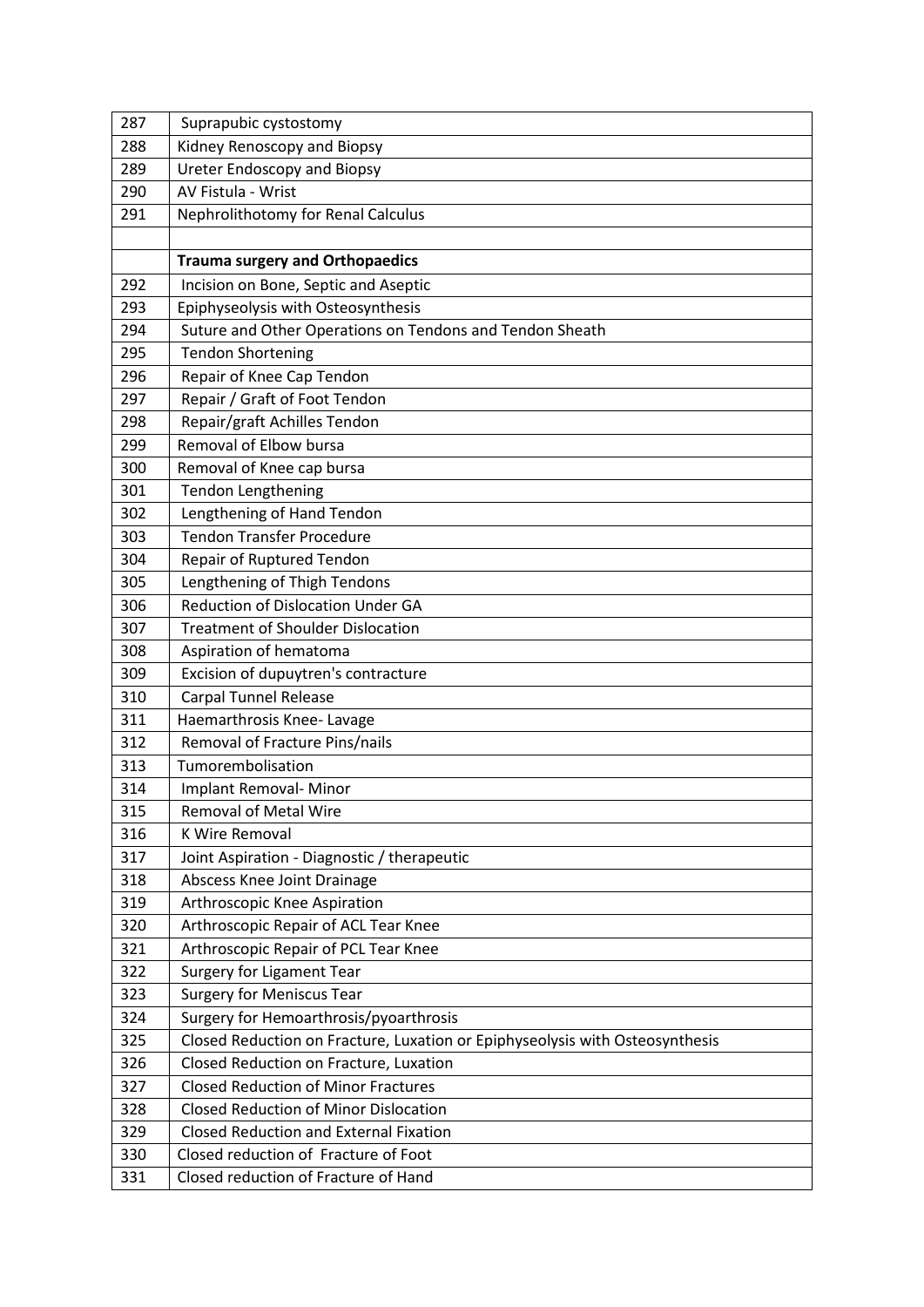| 332 | Closed reduction of Fracture of Wrist                       |
|-----|-------------------------------------------------------------|
| 333 | Closed reduction of Fracture of Ankle                       |
| 334 | Closed reduction of Fracture of Clavicle                    |
| 335 | Closed reduction of minor fractures                         |
| 336 | Closed reduction of minor dislocation                       |
| 337 | Closed reduction of sesamoid bone fracture                  |
| 338 | <b>Treatment of Clavicle dislocation</b>                    |
| 339 | Excision of various lesions in Coccyx                       |
| 340 | Treatment of Sesamoid bone fracture                         |
| 341 | <b>Carpal Tunnel Release</b>                                |
| 342 | Removal of Knee cap                                         |
| 343 | Incision of foot fascia                                     |
| 344 | Elbow arthroscopy                                           |
| 345 | Partial removal of Rib                                      |
|     |                                                             |
|     | <b>Pediatric Surgery Related</b>                            |
| 346 | <b>Excision Juvenile Polyps Rectum</b>                      |
| 347 | Vaginoplasty                                                |
| 348 | Dilatation of Accidental Caustic Stricture (Oesophageal)    |
| 349 | <b>Presacral Teratoma Excision</b>                          |
| 350 | <b>Removal of Vesical Stone</b>                             |
| 351 | Excision-Sigmoid Polyp                                      |
| 352 | <b>Sternomastoid Tenotomy</b>                               |
| 353 | Excision of Soft Tissue Rhabdomyosarcoma                    |
|     |                                                             |
| 354 | <b>Excision of Cervical Teratoma</b>                        |
|     |                                                             |
|     | <b>Plastic Surgery Related</b>                              |
| 355 | <b>Gluteal Pressure Ulcer-excision</b>                      |
| 356 | Muscle-skin Graft, Leg                                      |
| 357 | Removal Cartilage Graft                                     |
| 358 | Myocutaneous Flap                                           |
| 359 | Sling Operation for Facial Palsy                            |
| 360 | Plastic Surgery of the Floor of the Mouth Under GA          |
|     |                                                             |
|     | <b>Thoracic Surgery Related</b>                             |
| 361 | Laser Ablation of Barrett's Oesophagus                      |
| 362 | Pleurodesis                                                 |
| 363 | <b>EBUS + Biopsy</b>                                        |
|     |                                                             |
| 364 | <b>Neurology Related</b><br>Diagnostic Cerebral Angiography |
| 365 | <b>VP Shunt</b>                                             |
| 366 | <b>Ventriculoatrial Shunt</b>                               |
|     |                                                             |
|     | <b>General Surgery Related</b>                              |
| 367 | <b>Ultrasound Guided Aspirations</b>                        |